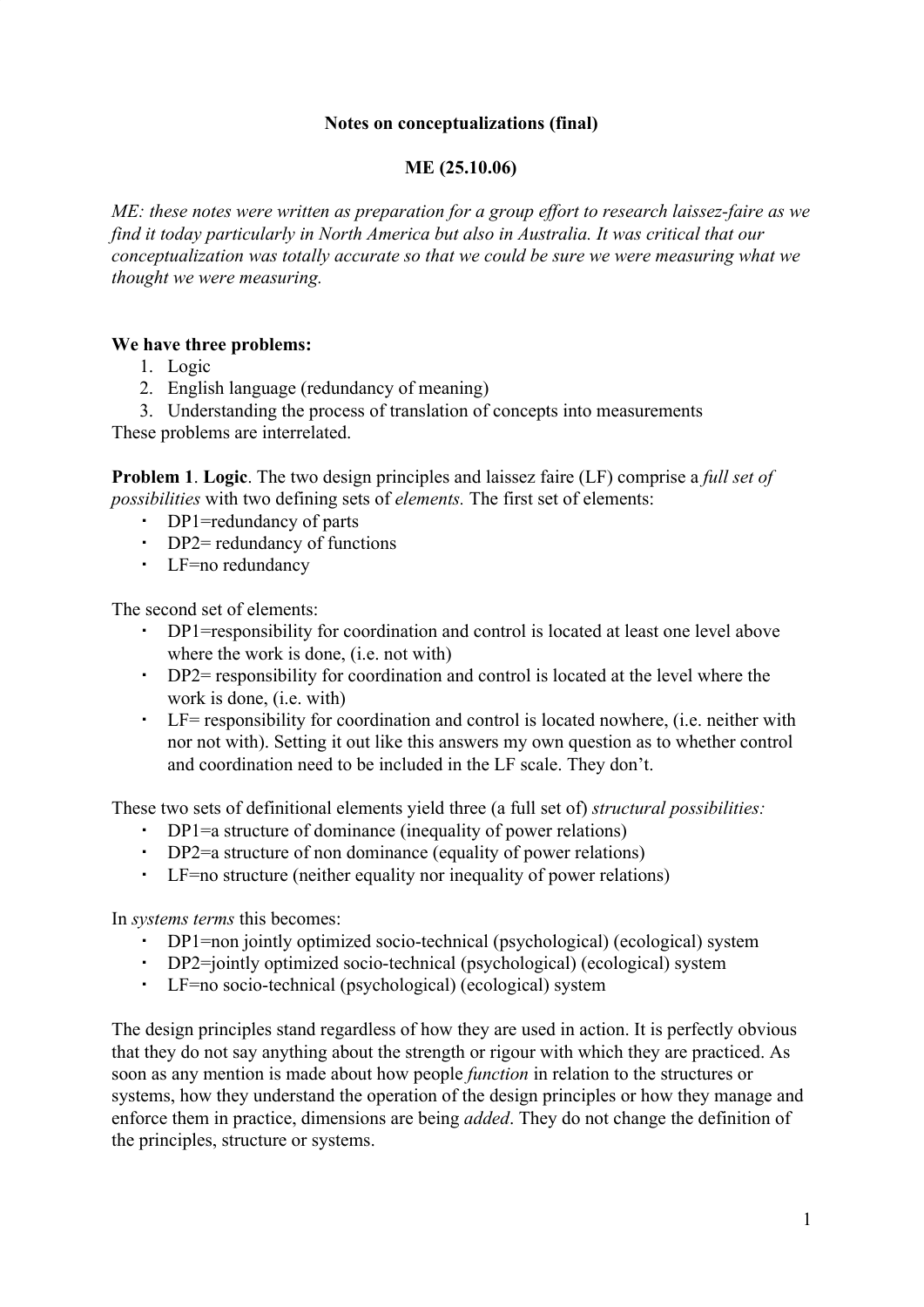Don has seen this clearly several times. In his latest note he specifically wrote:

- "Since the location of responsibility when things go wrong is variable and since LF is not a part of this conceptualization *another concept and scale is needed to identify different types of DP1 and DP2.* This concept is management.
- Management can be thought of as people (managers) and the activities/behaviours of managers "getting work done through others" (Fayol) or as a cadre or class of people. *Management can also be thought of as a function*." Etc. (My emphases added).

The failure of logic is that he sees the separate dimension (function) but then ignores its separateness to structure and attempts to build it into the definitions of the design principles and structures rather than attempting to define it as that additional dimension or overlay. Discrete or separate things must stay discrete or separate.

Whether or not 'management' is the right term, it can be seen as:

- tight-loose,
- non-participative-participative,
- good-bad.
- Etc, etc

There are probably several additional dimensions that need to be defined and measured if the work is to be comprehensive. Don has mentioned several.

**Problem 2. Language.** The word 'control' in English has several different meanings. These must be separated. There are three so far that are relevant to this debate.

First meaning. A *technical use* as in the design principles above -

**DP1**=those above control the behaviour of those below as individual people **and** specifically control the ways in which the individuals below them behave in relation to the technical (psychological) (ecological) system. They control the general behaviour of the people by designing and using a system of rules, rewards and punishments. They control the behaviour of the people below them in relation to the technical (psychological) (ecological) system by designing and using mechanisms such as SOPs.

There is also an overarching system of controls built in through individual job specifications, individual or classification based contracts etc. These usually specify the relations of the individual to others and to the technical (psychological) (ecological) system. These vary by individual enterprise, industry, IR system, country etc.

**DP2**=all of these controls are vested in the self managing groups, i.e. the groups decide the nature of the controls they will use in relation to the behaviour of their people to each other and the group, and in relation to the technical (psychological) (ecological) system. (In practice, because these groups are self managing rather than autonomous, some, indeed many of these controls originate in operating procedures, legislation, and more general societal expectations, taboos etc but the group must observe those that apply in its work).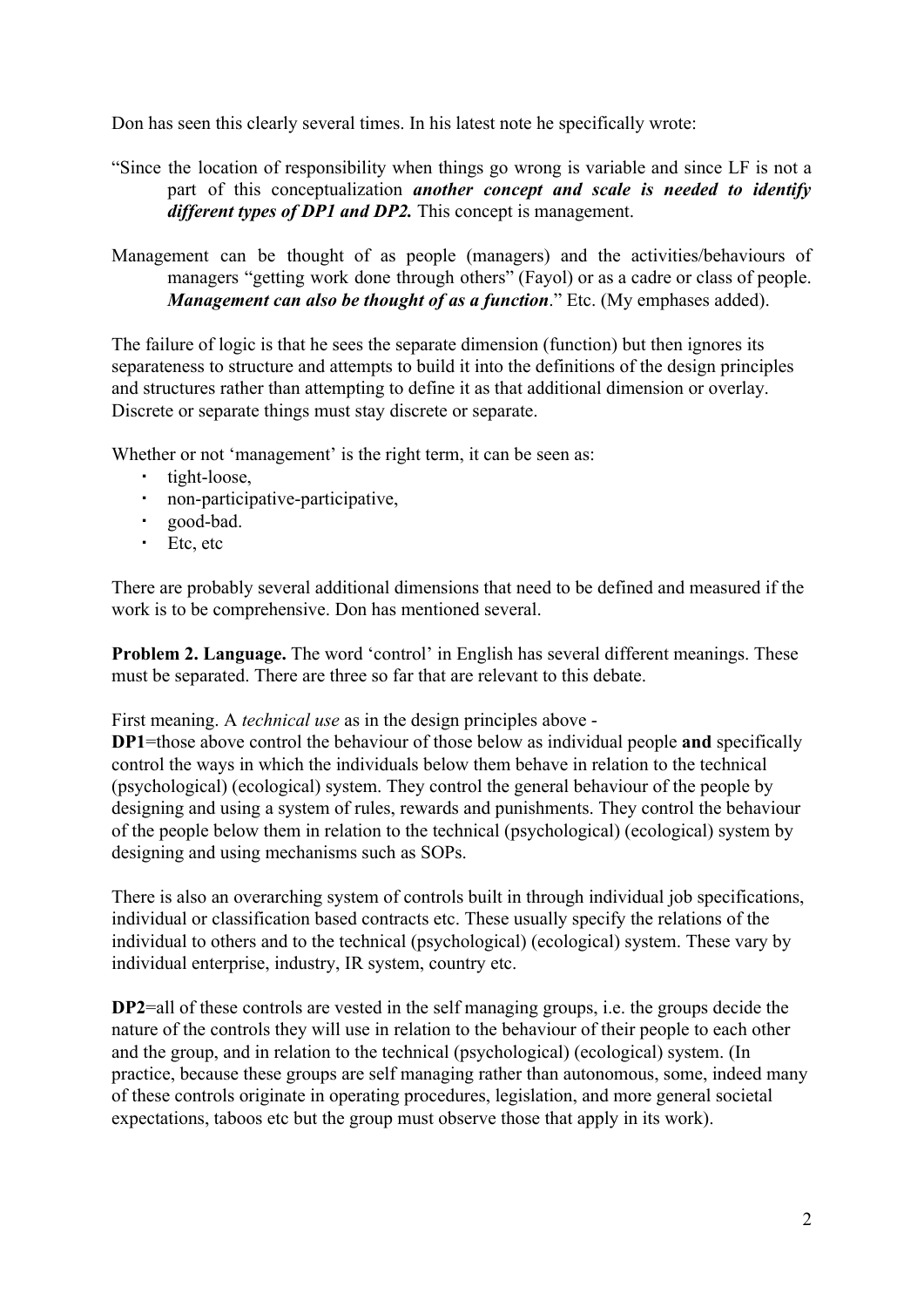When the shift to DP2 is legally based, the overarching set of controls is built into the EBA (enterprise bargaining agreement) or its equivalent. It is also built into the set of goals that the self managing groups work to meet. These sets of goals may be more or less comprehensive and more or less measurable.

LF=there are no such controls exercised. So here you can see Henry that you have used a different meaning of control (second meaning) when you concluded that the LF leader exercised high control. Ralph White didn't exercise control in the first technical sense because he did not design, discuss, negotiate or enforce a set of rules, rewards or punishments and he gave no advice on how to use the materials the boys had to work with. He spoke only when spoken to and gave as little help as possible. In other words, the sense in which 'control' is used in the definition of the design principles is an *active* one. Your sense Henry is a passive one in which the leader exercised control by not meeting the boy's expectation of him being a leader in a structure, either DP1 or DP2. His failure or refusal to exercise this technical control threw them as they did not know how to work in a lack of structure. Thus the meaning of control in Henry's sense is that of 'having influence by not…'.

On one occasion in the LF condition, one of the boys attempted to exercise leadership when the 'leader' left the room and "achieved a more coordinated group activity than when the relatively passive adult was present" (Lippitt & White, 1947, p323). That boy was attempting to exercise control in the active technical sense of the design principles. In other words, he was pairing in the regenerative sense of attempting to restore some effective or workable structure (Emery M, 1999).

So far we have delineated two meanings of control. There is a relevant third meaning here which is what Don was using when he wrote "DP1 organizations are error amplifying and DP2 organizations are error attenuating, so all these tight controls do not mean that the system is in control. Usually quite the opposite." I then responded as follows: [OK. I get it!!! You are using 'control' in 2 different ways – there is a technical meaning of the term as it is used in the design principles. And there is a laymen's meaning that implies everything is working smoothly. Have to untangle them.]

Clearly this third meaning of control is additional to the definition of the design principles as it involves the *results* of the degree of rigour with which the design principles are operationalized and/or enforced. Don's previous examples included goal setting, the presence or absence of goals for a group, the clarity with which goals are set out etc. But again, let us be clear that this is another and quite separate dimension which is an overlay to the principle or structure. It is **NOT** the principles or structures themselves.

**Problem 3. Translation**. There are rules (again logical) about how to translate a concept into one or more set of measures.

In addition, if you are going to use a questionnaire or survey, you are inevitably giving it to individuals who can answer only from their own individual experience. Hence one of the rules is that you don't ask questions that the individual respondent cannot answer accurately from their first hand experience.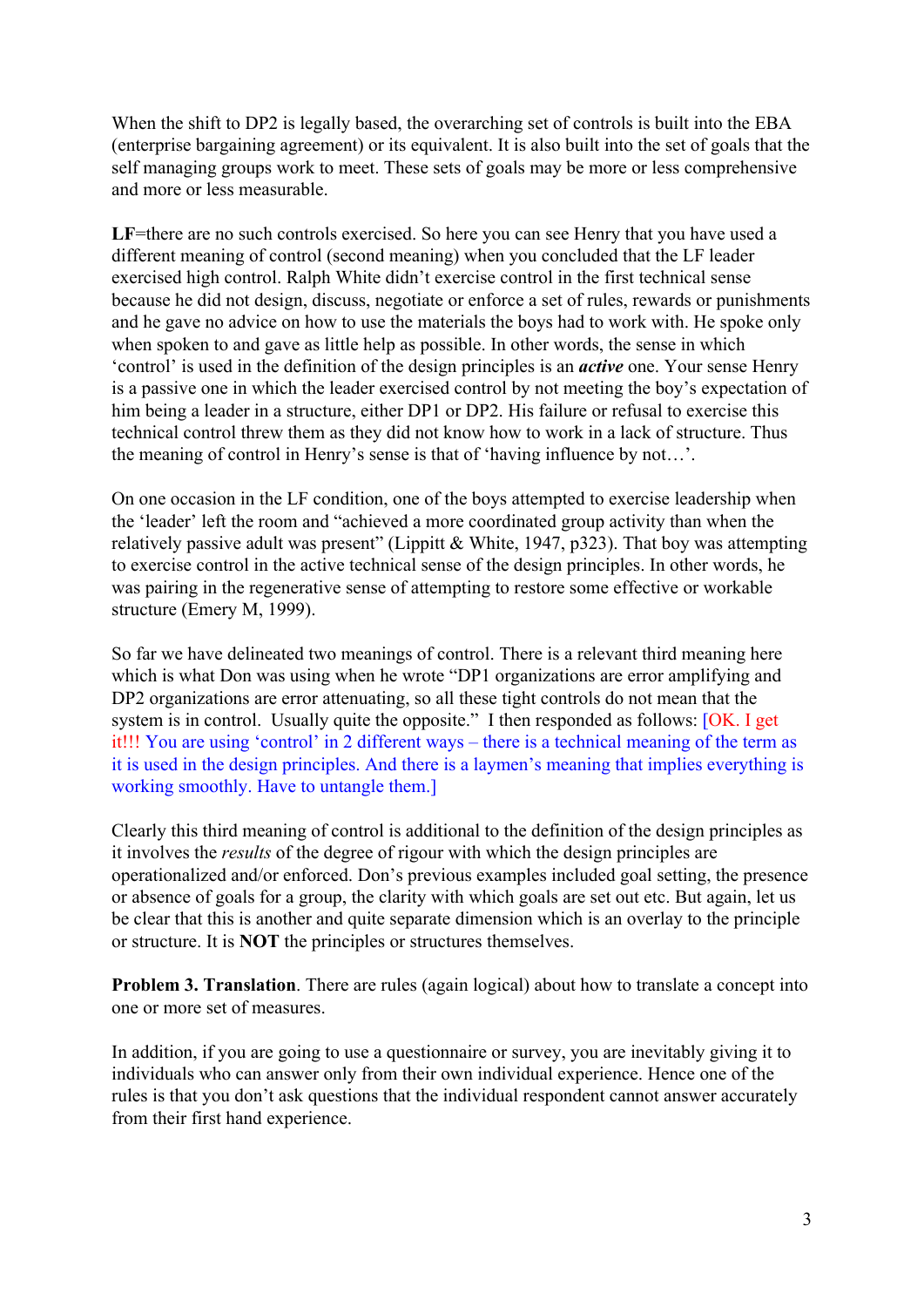One of the most basic rules in questionnaire design is that you can ask only one discrete question at a time, because if there is more than one item built into a question, you cannot interpret the answers.

Another basic rule is that you must design (word) the question in such a way that you are sure which meaning of the words the respondent will build into their answer. This can be tricky, particularly given that the English language has about 70% redundancy.

Questionnaire design is, therefore, a highly technical business. As such, it has its own inbuilt set of constraints. In other words, once you have chosen a method, you are stuck with its inherent constraints. If these constraints are not respected, you will achieve nonsense and only nonsense.

A set of concepts such as the design principles and LF must be broken down into their most basic components with each component designed as a question which has one meaning only and, which the respondents can answer accurately from their own experience.

A set of questions to measure a concept may or may not have checks built into it. In the current version of my mental health (MH) questionnaire I have two checks built into the measurement of the design principles and LF, a little redundancy of parts if you like. The first redundancy is the use of the teamwork scale which is measuring degrees of structural change. This scale gives me a check on their use of the teamwork categories (what they mean) and the accuracy of their use of the questions relating to control and coordination.

The second is the full set of questions relating to who is held accountable when things go wrong. This gives me a check on the accuracy of their use of the questions relating to control and coordination as well as it being an accurate measure of LF (see above). So I have two measures of location of control and coordination and they are very revealing.

A set of questions also may or may not constitute a full set of possibilities in the same way that a set of concepts may or may not constitute a full set. Therefore, we need the concept of LF because without it, the set is incomplete. A set that does not constitute a full set of possibilities is an inadequate set. In terms of measurement, an incomplete set means that you are not properly or comprehensively measuring what you should be measuring.

Every question must respect the fact that most things vary. There is no point in making a big deal out of this – it's a fact of life. Yes,

- people are purposeful,
- different organizations grant different degrees of control and coordination to different people and groups,
- different organizations allocate different functions to people or groups,
- different organizations may or may not practice what they preach in terms of their stated location of responsibility for coordination and/or control.
- etc etc

That is one reason why scales are preferable to yes/no answers. They reflect life and they allow us to measure degrees of things. So one of the other facts of life is that while we can have discrete concepts, we can most accurately and usefully measure them only in degrees.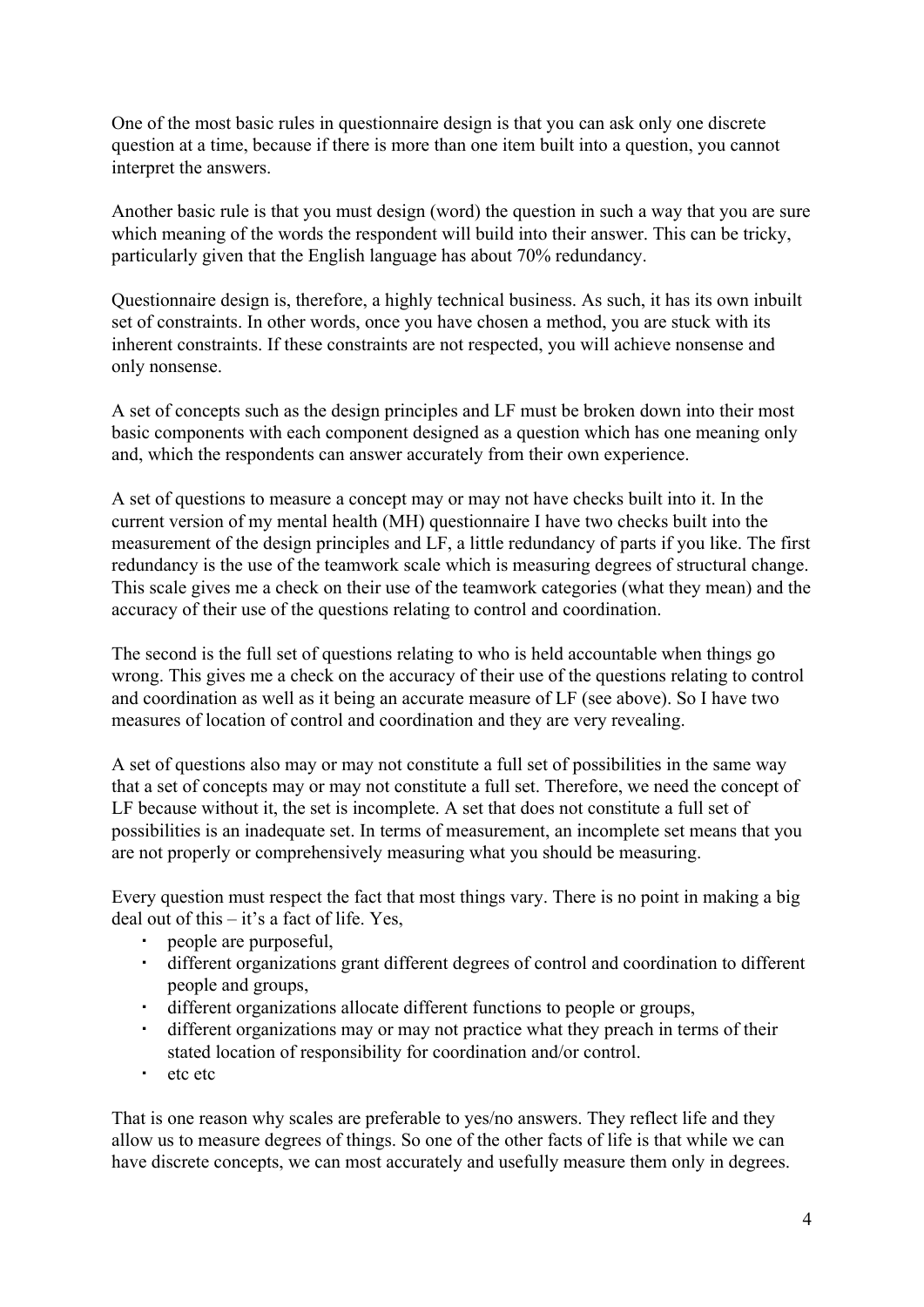I could go on but that should be enough to remind you what the task is actually about and what it entails.

## **The LF research**

So far Don has delineated two major purposes. The first is to attempt to conceptualize and measure what LF means in terms of the mess that is out there. The second is that he wants to know what works and what doesn't. How you proceed Don will depend on which of these you finally decide to pursue. These purposes may or may not be related and probably are because you are observing something in the field. The final purpose of the research is for you Don to spell out.

I have made my position perfectly clear. I am happy to help in any way I can. I will not, because I cannot, start destroying the extremely useful foundations we have to build on. They will be heading for destruction if we join the rest of them who are already confusing concepts and terms and blurring boundaries.

There are simple straightforward ways of proceeding from here. They are all logistically feasible in terms of instruments and measurement. I have outlined some of them in previous notes. Don has now made another attempt at one of the additional dimensions with the question below. It measures control in the sense of 'under control' or 'out of control'. That is a great approach and question. However, it does not substitute for the *location* of accountability when things go wrong.

| TION OILON QU'UNINGS GU MIUNG IN YOUI SOCHUN UI UIC UI GUINZUNUN, |        |           |           |              |
|-------------------------------------------------------------------|--------|-----------|-----------|--------------|
| vever                                                             | xarelv | Sometumes | reauently | All the time |
|                                                                   |        |           |           |              |
|                                                                   |        |           |           |              |

How often do things go wrong in your section of the organization?

I have left out 'As far as you know' because that is all people can do with any question  $-$  i.e. answer it to the best of their knowledge. That question now needs some mates to back it up. You can find suggestions for these additional questions scattered through Don's and my previous notes.

As the elements of LF spelt out above make clear, it is nigh on impossible to have a sustained LF organization. LF must necessarily be unstable and temporary. See the small illustration from Lippitt & White above. People will always move to restore something more pleasant and viable. Perhaps one of the first things you need to measure is how long people allow these sections built on teams with leaders to go on before somebody moves to change them. For how long can they be sustained?

You could get some way on this just by talking it around with people in some of those organizations. Ask them how long the original arrangement with teams with leaders lasted before somebody started fiddling with it in some way or another. I'll bet people have been fiddling constantly with some of those sections in org2 Henry to try and get them to work better. How many disasters does it take? And make no bones about it. When that percentage of people says nobody much is held accountable "usually" or "always", you can bet it translates into a disaster of some proportion somewhere, covered up or not.